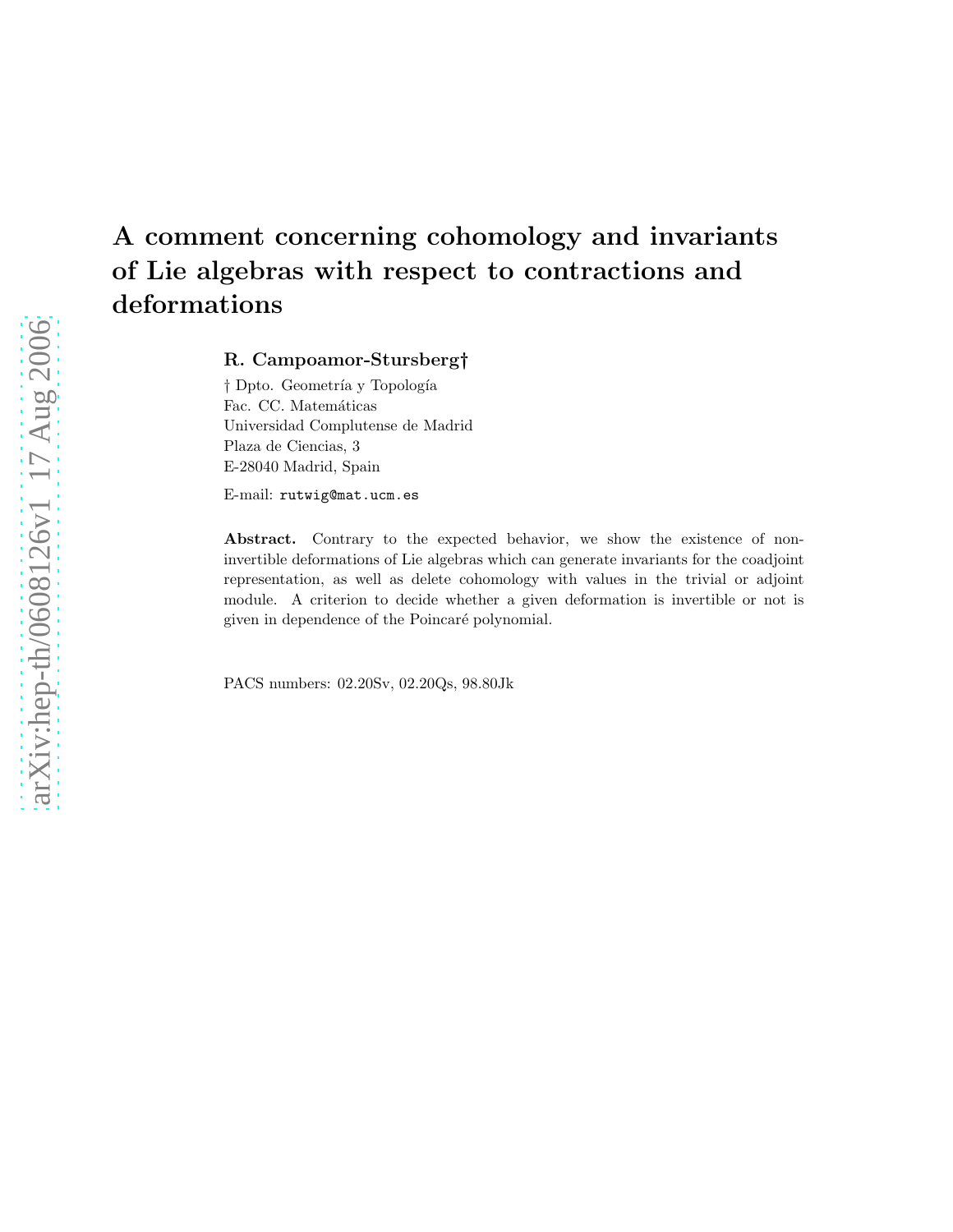## 1. Introduction

While contractions were introduced in physics for analyzing the behavior of systems subjected to some limiting process, deformations of Lie algebras and their generalizations entered the theory as an appropriate tool to analyze stability [\[1\]](#page-9-0). More recent developments, like the attempt to identify the stable form of quantum relativistic kinematical algebras, Quantum Field Theory, expansions of Lie algebras and gauge symmetries or the so called double Special Relativity also head in that direction [\[2,](#page-9-1) [3,](#page-9-2) [4,](#page-9-3) [5,](#page-9-4) [6\]](#page-9-5).

Often contractions and deformations are considered as dual operators. However, this idea, although true in some sense, is not entirely satisfactory. It is elementary to prove that any Lie algebra contracts onto the abelian algebra of the same dimension. However, there is no Lie algebra onto which all algebras of the same dimension deform. Thus, although contractions determine a distinguished algebra, the abelian, deformations do not. One could claim that stable‡ algebras play the analogue role for deformations as the abelian for contractions. However, even this assertion is false since a Lie algebra does not generally deform onto a stable one. In this sense, deformations add new possibilities that cannot appear in limiting processes. Among other properties, contractions of Lie algebras imply various (numerical) relations among invariants of contracting and contracted Lie algebras, such as dimensions of cohomology groups or number of generalized Casimir invariants. It should therefore be expected that deformations imply the reversal of these relations. This must obviously be true for deformations that are the "inverse" of a contraction, but it will be false for a generic deformation.

More specifically, we show that a non-invertible§ deformation can behave in a rather unexpected way. For example, they can generate Casimir operators and central extensions, which contradict the expected pattern that deformations make a Lie algebra "less abelian". This shows that, although the comparison of invariants of two given Lie algebras provides some information whether a contraction between them is possible, for deformations no assertion can be made by inspection of the corresponding invariants.

#### 2. Contractions, deformations and cohomology of Lie algebras

Let g be a Lie algebra and  $\Phi_t \in Aut(\mathfrak{g})$  a family of automorphisms of g, where  $t \in [1,\infty)$ . For any  $X, Y \in \mathfrak{g}$  we define

$$
[X,Y]_{\Phi_t} := \Phi_t^{-1} \left[ \Phi_t(X), \Phi_t(Y) \right],\tag{1}
$$

<sup>‡</sup> Also called rigid Lie algebras.

<sup>§</sup> Later this concept will be made more precise.

 $\parallel$  Other authors use the parameter range  $(0, 1]$ , which is equivalent to this by simply changing the parameter to  $t' = 1/t$ .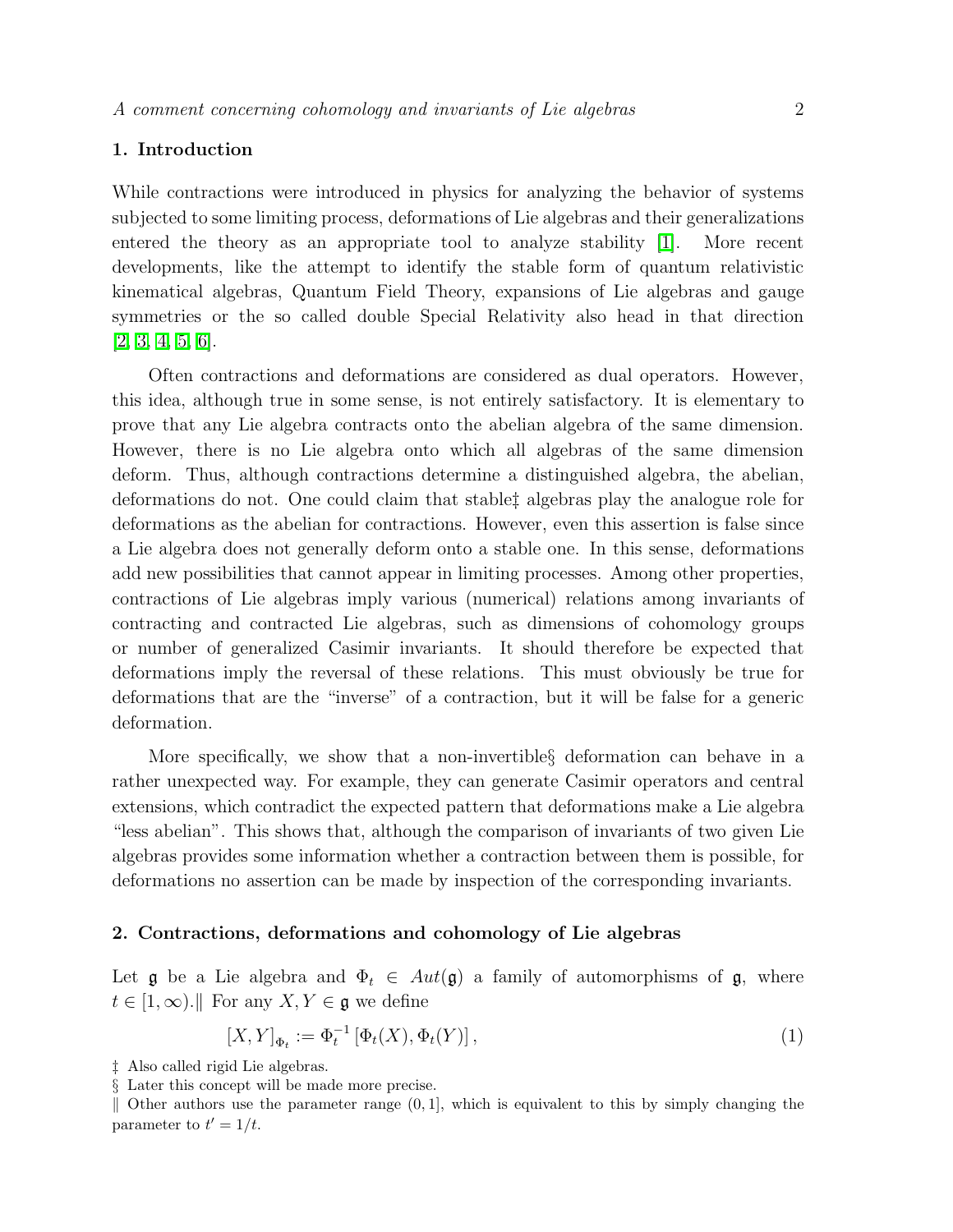<span id="page-2-0"></span>which obviously are the brackets of the Lie algebra over the transformed basis. Now suppose that the limit

$$
[X,Y]_{\infty} := \lim_{t \to \infty} \Phi_t^{-1} \left[ \Phi_t(X), \Phi_t(Y) \right] \tag{2}
$$

exists for any  $X, Y \in \mathfrak{g}$ . Then equation [\(2\)](#page-2-0) defines a Lie algebra  $\mathfrak{g}'$  called the contraction of  $\mathfrak g$  (by  $\Phi_t$ ), non-trivial if  $\mathfrak g$  and  $\mathfrak g'$  are non-isomorphic, and trivial otherwise. A contraction for which there exists some basis  $\{Y_1, ..., Y_n\}$  such that the contraction matrix  $A_{\Phi}$  is diagonal, i.e., adopts the form

$$
(A_{\Phi})_{ij} = \delta_{ij} t^{n_j}, \quad n_j \in \mathbb{R}, t > 0,
$$

is called a generalized Inönü-Wigner contraction [\[7\]](#page-9-6). An important problem in contraction theory, completely solved in [\[7\]](#page-9-6), is to prove that any contraction is equivalent to a gen. Inönü-Wigner contraction with integer exponents  $n_j$ . This implies that any contraction can be realized by diagonal matrices over some bases.

Deformations of Lie algebras arise from the problem of studying the geometric properties of the variety of Lie algebras when considered as a transformation space. This leads to study the neighborhood of a given point (Lie algebra) in the variety. Deformations are performed using cohomology of Lie algebras [\[8\]](#page-9-7). A formal deformation  $\mathfrak{g}_t$  of a Lie algebra  $\mathfrak{g} = (V, \mu)$  is given by the deformed commutator:

$$
[X,Y]_t := [X,Y] + \psi_m(X,Y)t^m,
$$

where t is a parameter and  $\psi_m : V \times V \to V$  is a skew-symmetric bilinear map. Imposing the Jacobi identity (up to quadratic order of  $t$ ) to the deformed commutator, it follows that the expression satisfied by  $\psi_1$  characterizes it as a 2-cocycle in the second cohomology space  $\P H^2(\mathfrak{g}, \mathfrak{g})$ , i.e., it satisfies the constraint

$$
d\psi_1(X_i, X_j, X_k) := [X_i, \psi_1(X_j, X_k)] + [X_k, \psi_1(X_i, X_j)] + [X_j, \psi_1(X_k, X_i)] ++ \psi_1(X_i, [X_j, X_k]) + \psi_1(X_k, [X_i, X_j]) + \psi_1(X_j, [X_k, X_i]) = 0.
$$
\n(3)

The preceding computation shows that in order to define a Lie algebra, a deformation has to satisfy an integrability condition.

**Definition 1** Let  $\varphi \in H^2(\mathfrak{g}, \mathfrak{g})$  be a nontrivial cocycle. It is called integrable if it *satisfies the condition*

$$
\frac{1}{2} [\varphi, \varphi] (X_i, X_j, X_k) := \sum_{\sigma \in S_3} \varphi(X_{\sigma(i)}, \varphi(X_{\sigma(j)}, X_{\sigma(k)}) = 0, \tag{4}
$$

for all  $X_i, X_j, X_k$  in  $\mathfrak{g}$ .

Therefore, if  $\varphi$  is an integrable cocyle, the linear deformation given by

$$
[X,Y]_t := [X,Y] + t\varphi(X,Y)
$$

satisfies the Jacobi identity and defines a Lie algebra. In particular, nullity of  $H^2(\mathfrak{g}, \mathfrak{g})$ implies that any deformation is isomorphic to  $\mathfrak{g} [8].^+$  $\mathfrak{g} [8].^+$  $\mathfrak{g} [8].^+$ 

<sup>¶</sup> See apendix A for definitions and properties of cohomology.

<sup>+</sup> Such algebras are called cohomologically rigid or stable.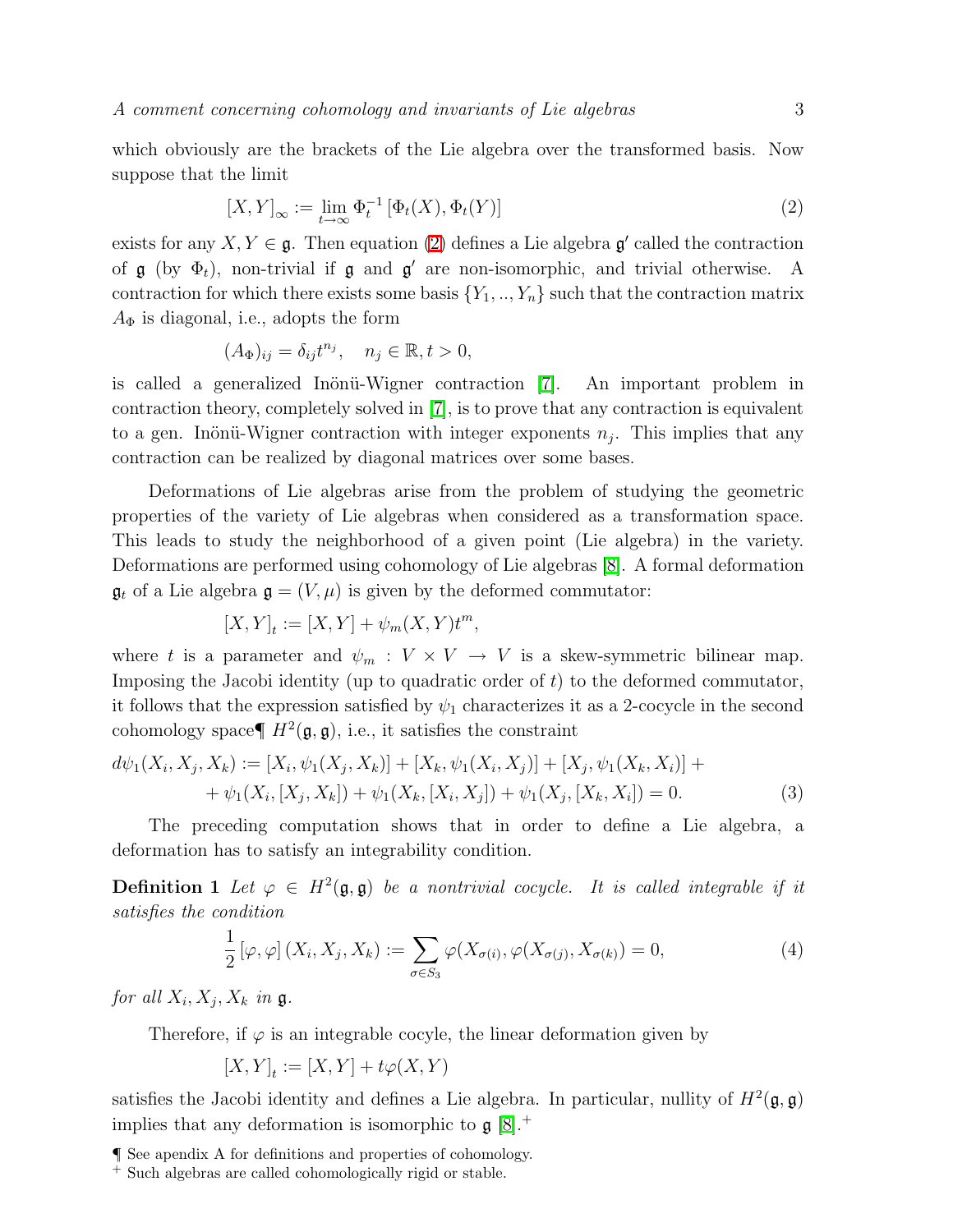As known, classical kinematical Lie algebras may be seen as deformations of the static Lie algebra [\[9\]](#page-9-8). At the same time, they can be interpreted as contractions of the De Sitter algebras. This suggests that (physically), contractions and deformations are inverse procedures. Although it is not globally true, since there are deformations not related to contractions, any contraction is actually related to a deformation (see e.g. [\[7\]](#page-9-6)).

**Definition 2** *A deformation*  $\mathfrak{g}_t$  *(*0 ≤ *t* ≤ 1*) is called of plateau type if*  $\mathfrak{g}_0 \not\approx \mathfrak{g}_1$  *and*  $\mathfrak{g}_t \simeq \mathfrak{g}_1$  *for all*  $t \in (0, 1]$ *.* 

The problem of which deformations are related to a contraction is solved in the following result [\[7\]](#page-9-6):

**Theorem 1** For any contraction  $\mathfrak{g} \rightarrow \mathfrak{g}'$  there exists a plateau deformation  $\mathfrak{g}' \rightarrow \mathfrak{g}$ *inverse to the contraction. Conversely, for any deformation of plateau type there exists a contraction inverse to it.*

As a consequence, non-invertible deformations are not of plateau type. This result moreover indicates for which class of Lie algebras the invertibility of deformations can fail, namely families of Lie algebras with some parameter that acts as scaling factor on some generators.

#### 3. Number of invariants and deformations

<span id="page-3-0"></span>Since any Lie algebra contracts onto the abelian Lie algebra  $nL_1$ , in some sense contractions of Lie algebras can be thought of as an "abelianizing" operator. Among other properties, a contraction  $\mathfrak{g} \leadsto \mathfrak{g}'$  satisfies the inequalities

$$
\dim H^j(\mathfrak{g}) \le \dim H^j(\mathfrak{g}'),
$$
  
\n
$$
\dim H^1(\mathfrak{g}, \mathfrak{g}) < \dim H^1(\mathfrak{g}', \mathfrak{g}'),
$$
  
\n
$$
\dim H^j(\mathfrak{g}, \mathfrak{g}) \le \dim H^j(\mathfrak{g}', \mathfrak{g}'), j \ne 1
$$
\n(5)

for any  $j \geq 0$ <sup>\*</sup>. This means that any plateau deformation reverses the preceding inequalities. Another important property concerns the number  $\mathcal{N}(\mathfrak{g})$  of invariants of the coadjoint representation. Given a basis  $\{X_1, ..., X_n\}$  of  $\mathfrak g$  and the structure tensor  ${C_{ij}^k}$ , then **g** can be realized in the space  $C^{\infty}(\mathfrak{g}^*)$  by means of the differential operators:

$$
\widehat{X}_i = C^k_{ij} x_k \frac{\partial}{\partial x_j},\tag{6}
$$

where  $[X_i, X_j] = C_{ij}^k X_k$   $(1 \le i < j \le n)$  and  $\{x_1, ..., x_n\}$  is a dual basis of  $\{X_1, ..., X_n\}$ . The invariants of  $g$  (in particular, Casimir operators) are the solutions of the system of partial differential equations:

$$
X_i F = 0, \quad 1 \le i \le n. \tag{7}
$$

∗ These identities seem to have been used in the literature without proof. For completeness in the exposition, in appendix B we give a proof of these inequalities using exterior forms.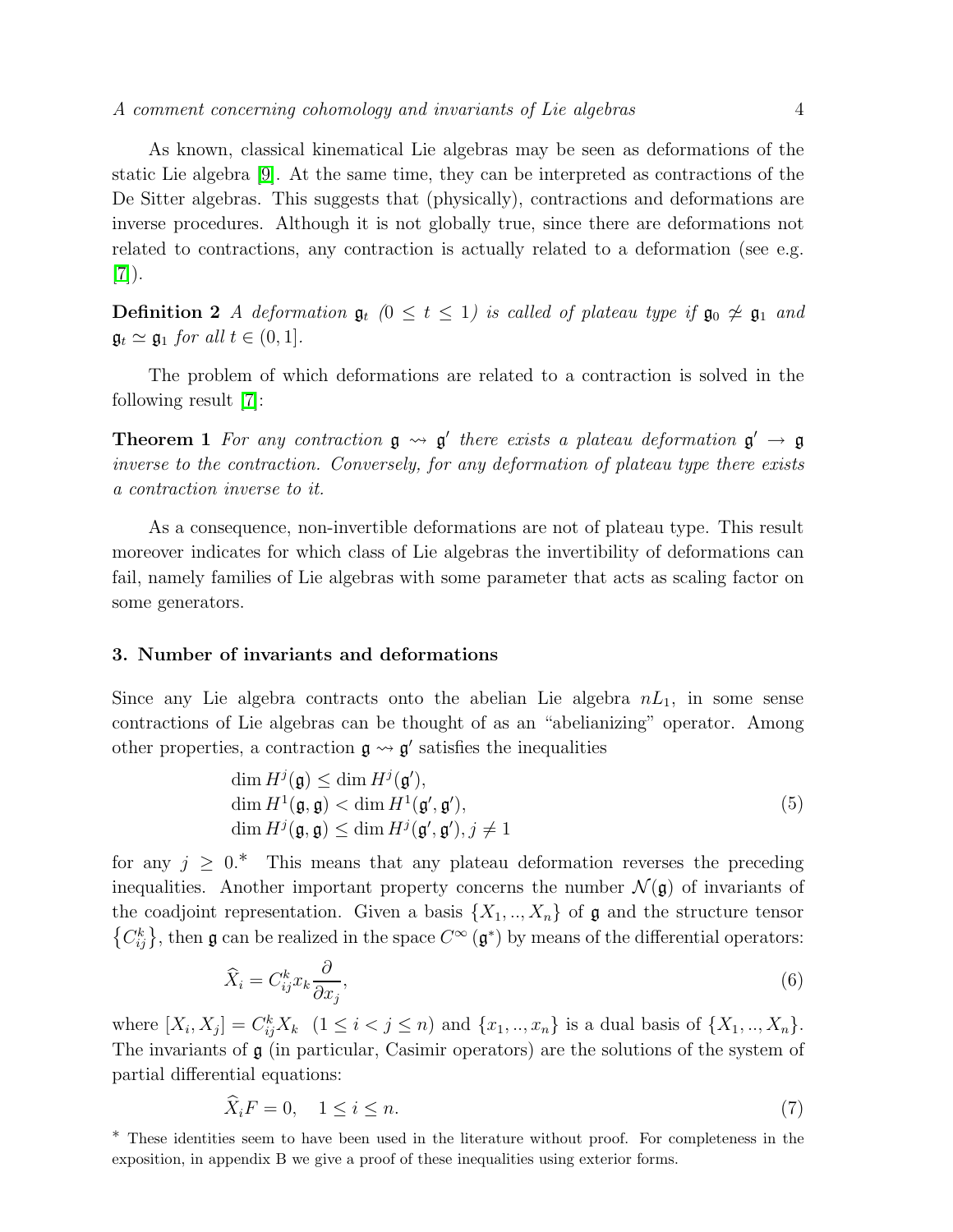<span id="page-4-0"></span>The number  $\mathcal{N}(\mathfrak{g})$  of functionally independent solutions is obtained from the classical criteria for differential equations, and equals:

$$
\mathcal{N}(\mathfrak{g}) := \dim \mathfrak{g} - \text{rank}\left(C_{ij}^k x_k\right),\tag{8}
$$

<span id="page-4-1"></span>where  $A(\mathfrak{g}) := (C_{ij}^k x_k)$  is the matrix associated to the commutator table of  $\mathfrak{g}$  over the given basis. It is known (see e.g. [\[10\]](#page-9-9)) that for a contraction  $\mathfrak{g} \leadsto \mathfrak{g}'$  of Lie algebras, the following inequality must be satisfied

$$
\mathcal{N}\left(\mathfrak{g}\right) \leq \mathcal{N}\left(\mathfrak{g}'\right). \tag{9}
$$

That is, contractions may generate additional independent invariants for the coadjoint representation. By theorem 1, any deformation of plateau type reverses the preceding inequality. It could therefore be expected that for a deformation  $\mathfrak{g}' \rightarrow \mathfrak{g}$ , even if it not of plateau type, the following inequality is satisfied

$$
\mathcal{N}\left(\mathfrak{g}\right) \le \mathcal{N}\left(\mathfrak{g}'\right). \tag{10}
$$

This agrees with the geometric idea that deformations add more components to the structure tensor, and therefore can increase the rank of  $A(\mathfrak{g})$ . However, we will point out that the latter equation is generally false, which shows that, in general, there is no apparent relation between the number of invariants of a Lie algebra and a deformation which is not of plateau type.

To this extent, let  $\mathcal{F} = \left\{ \mathfrak{g}_{\alpha} = \mathfrak{sl}(2,\mathbb{R}) \, \overrightarrow{\oplus}_{2D_{\frac{1}{2}} \oplus D_0} A_{5,7}^{1,\alpha,\alpha} \right\}$  $\{1, \alpha, \alpha}{5, 7}, -1 \leq \alpha \leq 1$  be the eight dimensional family of Lie algebras given by the brackets

$$
[X_1, X_2] = 2X_2, \quad [X_1, X_3] = -2X_3, \quad [X_2, X_3] = X_1, \quad [X_1, X_4] = X_4, [X_1, X_5] = -X_5, \quad [X_1, X_6] = X_6, \quad [X_1, X_7] = -X_7, \quad [X_2, X_5] = X_4, [X_2, X_7] = X_6, \quad [X_3, X_4] = X_5, \quad [X_3, X_6] = X_7, \quad [X_4, X_8] = X_4, [X_5, X_8] = X_5, \quad [X_6, X_8] = \alpha X_6, \quad [X_7, X_8] = \alpha X_7.
$$

<span id="page-4-2"></span>For the parameter range  $-1 \le \alpha \le 1$ , these algebras are pairwise non-isomorphic [\[11\]](#page-9-10). The parameter  $\alpha$  describes the action of a torus on the maximal nilpotent ideal of  $\mathfrak{g}_{\alpha}$ . Using [\(8\)](#page-4-0) it is straightforward to verify that

$$
\mathcal{N}(\mathfrak{g}_{\alpha}) = \begin{cases} 0, & \alpha \neq -1 \\ 2, & \alpha = -1 \end{cases} . \tag{11}
$$

Thus  $\mathfrak{g}_{-1}$  is a singular element in the family, and deserves a more detailed analysis.

Proposition 1 g<sup>−</sup><sup>1</sup> *is the only member of the family* F *that is a contraction of a semisimple Lie algebra.*

**Proof.** Since in dimension 8 the only (real) semisimple Lie algebras are  $\mathfrak{su}(3)$ ,  $\mathfrak{su}(2,1)$  and  $\mathfrak{sl}(3,\mathbb{R})$ , if  $\mathfrak{g}_{\beta}$  is a contraction of these for some  $\beta \in [-1,1]$ , then it must satisfy  $\mathcal{N}(\mathfrak{g}_{\beta}) \geq 2$  by [\(9\)](#page-4-1). Therefore only  $\mathfrak{g}_{-1}$  can appear as a contraction. In order to obtain it, we analyze the cohomology group  $H^2(\mathfrak{g}_{-1}, \mathfrak{g}_{-1})$  and the existence of invertible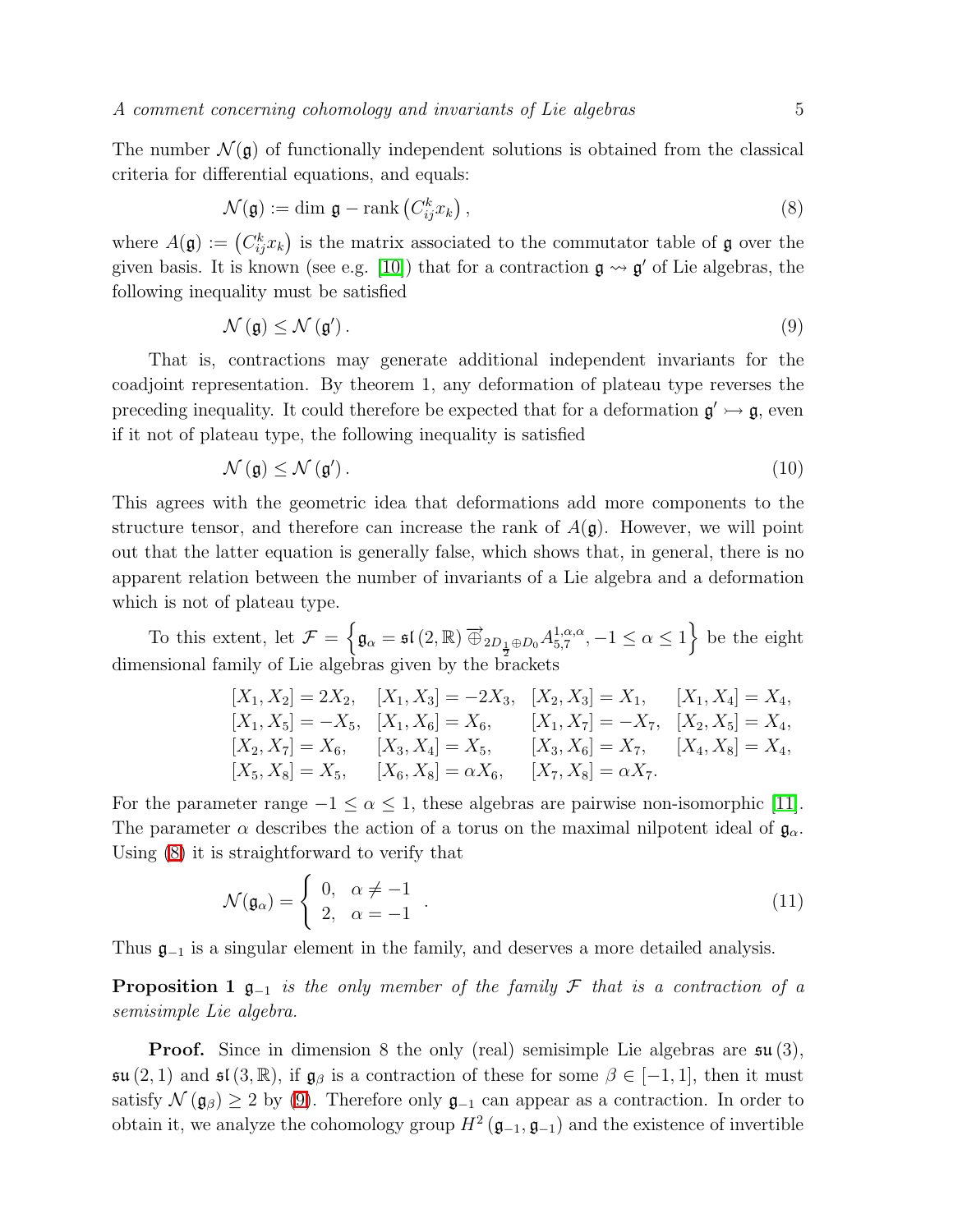(i.e., of plateau type) deformations. A routine buy tedious computation shows that  $\dim H^2(\mathfrak{g}_{-1}, \mathfrak{g}_{-1}) = 2$ , generated by the cocycle classes of

$$
\varphi_1(X_4, X_6) = X_2, \qquad \varphi_1(X_4, X_7) = -\frac{1}{2}X_1 + \frac{3}{2}X_8, \n\varphi_1(X_5, X_6) = -\frac{1}{2}X_1 - \frac{3}{2}X_8, \qquad \varphi_1(X_5, X_7) = -X_3. \n\varphi_2(X_6, X_8) = X_6, \quad \varphi_2(X_7, X_8) = X_7.
$$

Now consider  $\mathfrak{g}_{-1}(\varepsilon_1, \varepsilon_2) = \mathfrak{g}_{-1} + \varepsilon_1 \varphi_1 + \varepsilon_2 \varphi_2$  with bracket operation

$$
(\mathfrak{g}_{-1}+\varepsilon_1\varphi_1+\varepsilon_2\varphi_2)(X,Y):=[X,Y]+\varepsilon_1\varphi_1(X,Y)+\varepsilon_2\varphi_2(X,Y).
$$

It is straightforward to verify that the preceding bracket satisfies the Jacobi condition if and only if♯

$$
\varepsilon_1\varepsilon_2=0.
$$

We therefore obtain two types of linear deformations:  $\mathfrak{g}_{-1}(\varepsilon_1) := \mathfrak{g}_{-1} + \varepsilon_1 \varphi_1$  and  $\mathfrak{g}_{-1}(\varepsilon_2) := \mathfrak{g}_{-1} + \varepsilon_2 \varphi_2$ . Both deformations are integrable and define a Lie algebra. It follows at once that  $[\mathfrak{g}_{-1}(\varepsilon_1), \mathfrak{g}_{-1}(\varepsilon_1)] = \mathfrak{g}_{-1}(\varepsilon_1)$ , thus the deformed algebra is perfect. In order to prove that  $\mathfrak{g}_{-1}(\varepsilon_1)$  is semisimple for all values of  $\varepsilon_1 \neq 0$ , we compute the Killing metric tensor  $\kappa$ . Over the ordered basis  $\{X_1, ..., X_8\}$ , the matrix of  $\kappa$  is given by

$$
A_{\kappa} = \left(\begin{array}{ccccccccc} 12 & 0 & 0 & 0 & 0 & 0 & 0 & 0 \\ 0 & 0 & 6 & 0 & 0 & 0 & 0 & 0 \\ 0 & 6 & 0 & 0 & 0 & 0 & 0 & 0 \\ 0 & 0 & 0 & 0 & 0 & 0 & -6\varepsilon_1 & 0 \\ 0 & 0 & 0 & 0 & 0 & 6\varepsilon & 0 & 0 \\ 0 & 0 & 0 & 0 & 6\varepsilon_1 & 0 & 0 & 0 \\ 0 & 0 & 0 & -6\varepsilon_1 & 0 & 0 & 0 & 0 \\ 0 & 0 & 0 & 0 & 0 & 0 & 0 & 4 \end{array}\right)
$$

For  $\varepsilon_1 \neq 0$  we have det  $(A_{\kappa}) = -2^{10}3^{7}\varepsilon_1^4 \neq 0$ , thus  $\mathfrak{g}_{-1}(\varepsilon_1)$  is semisimple. The eigenvalues of  $A_{\kappa}$  are

.

$$
Sp(A_{\kappa}) = \{4, 6, -6, 12, 6\varepsilon_1, 6\varepsilon_1, -6\varepsilon_1, -6\varepsilon_1\},\,
$$

therefore for any  $\varepsilon_1 \neq 0$  the signature of the matrix is

$$
\sigma=2,
$$

proving that  $\mathfrak{g}_{-1}(\varepsilon_1)$  is isomorphic to the real normal form  $\mathfrak{sl}(3,\mathbb{R})$  [\[12\]](#page-9-11). Moreover, it follows from this proof that  $\mathfrak{g}_{-1}(\epsilon_1)$  is a deformation of plateau type, thus we obtain the contraction  $\mathfrak{sl}(3,\mathbb{R}) \rightsquigarrow \mathfrak{g}_1$  by inversion.

**Corollary** 1 *Any element*  $\mathfrak{g}_{\alpha}$  *of the family* F *can be obtained as a linear deformation of*  $\mathfrak{g}_{-1}$ *. Additionally, no algebra*  $\mathfrak{g}_{\alpha}$  *contracts nontrivially onto*  $\mathfrak{g}_{-1}$ *.* 

‡ In this case the obstruction is indeed in the third cohomology group  $H^3(\mathfrak{g}_{-1}, \mathfrak{g}_{-1})$ , which has dimension 2. See Table 1.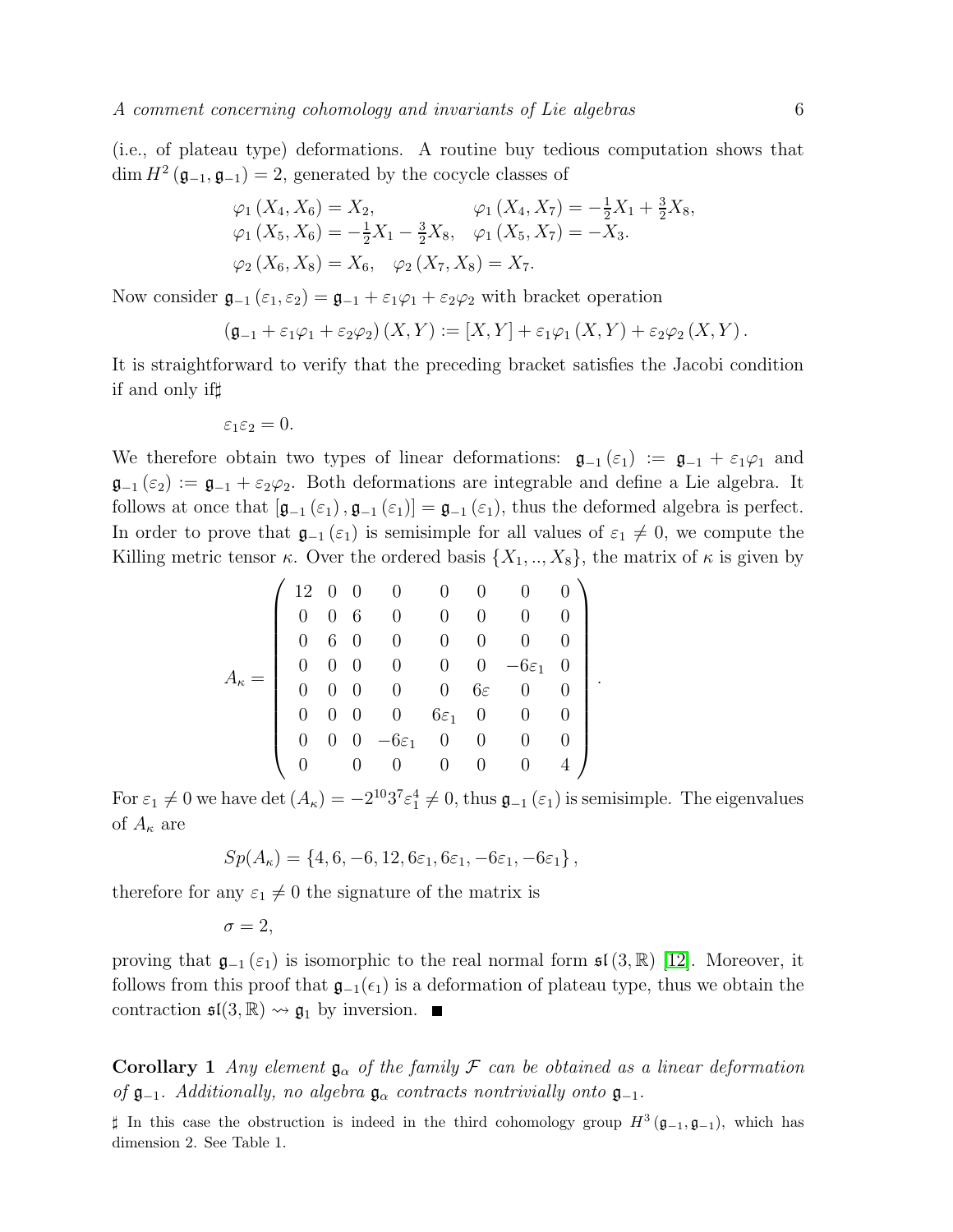**Proof.** It suffices to consider  $0 < \varepsilon_2 \leq 2$ . Then  $\mathfrak{g}_{-1}(\varepsilon_2) = \mathfrak{g}_{-1} + \varepsilon_2 \varphi_2$  is isomorphic to  $\mathfrak{g}_{\varepsilon_2-1}$  and we have  $-1 < \varepsilon_2 - 1 \leq 1$ , thus any member of the family can be reached. To show that no member of the family contracts onto  $\mathfrak{g}_{-1}$ , it suffices to observe that the dimensions of the derivation algebra are:

$$
\dim Der\left(\mathfrak{g}_{\alpha}\right)=\left\{\begin{array}{cc}9,&\alpha\neq1\\11,&\alpha=1\end{array}\right.
$$

Since for any nontrivial contraction  $\mathfrak{g} \leadsto \mathfrak{g}'$  the strict inequality dim  $Der(\mathfrak{g}) <$  $\dim Der(g')$  must be satisfied, no contraction up to the trivial one is possible. In particular, this shows that no deformation  $\mathfrak{g}_{-1}(\epsilon_2)$  is of plateau type. ■

.

**Proposition 2** *For any*  $-1 < \alpha \leq 1$  *the Lie algebra*  $\mathfrak{g}_{-1}$  *is a linear deformation of* gα*. Moreover the deformation generates two non-constant invariants for the coadjoint representation.*

**Proof.** Computing the adjoint cohomology groups for the family  $\mathcal F$  (see Table 1) it follows that for any value  $-1 < \alpha \leq 1$  the Lie algebra  $\mathfrak{g}_{\alpha}$  admits the nontrivial cocycle  $\varphi$  defined by

$$
\varphi\left(X_6, X_8\right) = X_6, \; \varphi\left(X_7, X_8\right) = X_8.
$$

For  $\alpha = \pm 1$ , this cocycle actually generates the cohomology space  $H^2(\mathfrak{g}_{\alpha}, \mathfrak{g}_{a})$ . Now, for any  $-1 < \alpha \leq 1$  the third cohomology group vanishes, i.e.,  $H^3(\mathfrak{g}_{\alpha}, \mathfrak{g}_{\alpha}) = 0$ , which implies that the linear deformation  $\mathfrak{g}_{\alpha}(\varepsilon) := \mathfrak{g}_{\alpha} + \varepsilon \varphi$  is integrable and defines a nonisomorphic Lie algebra. Since for any value of  $\epsilon$  such that  $-1 \leq \alpha + \epsilon \leq 1$  holds the deformed algebra is nonisomorphic, these deformations are never of plateau type, showing that no contractions among the family elements exist. Now, choosing  $\epsilon$  such that  $\alpha + \varepsilon = -1$ , the Lie algebra  $\mathfrak{g}_{\alpha}(-1 - \alpha)$  has the same commutators as  $\mathfrak{g}_{-1}$ , thus is isomorphic to it. This proves the first assertion. By [\(11\)](#page-4-2),  $\mathfrak{g}_{\alpha}$  has no invariants for  $\alpha \neq -1$ , thus the deformation decreases the rank of  $A(\mathfrak{g})$  and generates two invariants for the coadjoint representation.††

As a consequence, the deformation decreases the rank of  $A(\mathfrak{g}_{\alpha})$ . This means geometrically that the generic rank of an exterior form in the space spanned by the Maurer-Cartan forms is reduced by the deformation. This fact is of interest for representations, since it indicates the possibility that deformations introduce additional internal labels to describe basis states of a representation [\[13,](#page-9-12) [14,](#page-9-13) [15\]](#page-9-14).

This result implies the general falseness of the intuitive idea that a contraction of Lie algebras "abelianizes" it. The preceding result show that there exist deformations that delete various brackets and make the deformed algebra more "abelian".

<sup>††</sup>These two invariants are actually Casimir operators, and can be obtained by contraction of the quadratic and cubic invariants of  $\mathfrak{sl}(3,\mathbb{R})$ .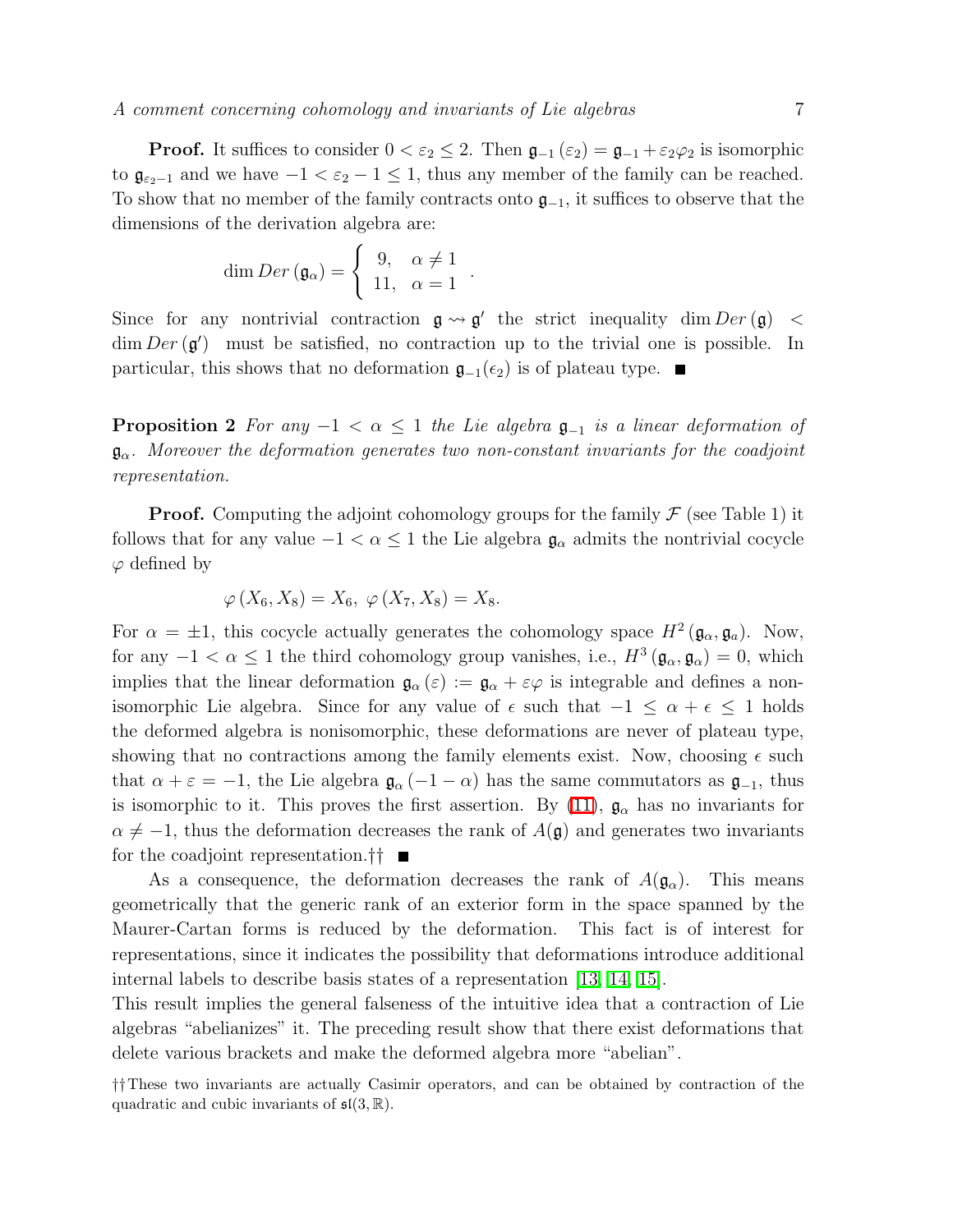## 4. Central extensions and cohomology with trivial coefficients

It follows from [\(5\)](#page-3-0) that contractions of Lie algebras can generate cohomology. The physically most useful situation is that a trivial central extension  $\mathfrak{g} \otimes \mathbb{R}$  of an algebra  $\mathfrak{g}$ leads to a non-trivial central extension  $\widehat{\mathfrak{g}'}$  of a contraction  $\mathfrak{g}'$ . This happens for example for the Poincaré and Galilei algebras, as well as for other kinematical algebras [\[5,](#page-9-4) [9\]](#page-9-8). Obviously deformations of plateau type reverse the inequalities in [\(5\)](#page-3-0). We illustrate in this section that skipping the assumption of plateau type, no assertions can be made in general on the behavior of the Betti numbers  $b_i(\mathfrak{g}) = \dim H^i(\mathfrak{g}_{\alpha})$  by deformations.

**Proposition 3** *Let*  $-1 \leq \alpha \leq 1$  *following relations hold:* 

- *(i)* For  $\alpha \neq -1, 0$ , the deformations  $\mathfrak{g}_{-1} \longrightarrow \mathfrak{g}_{\alpha}$  decrease  $b_2$  by one unity.
- *(ii)* For  $\alpha \neq -1, 0$ , the deformations  $\mathfrak{g}_{\alpha} \longrightarrow \mathfrak{g}_{\beta}$  ( $\beta = 0, -1$ ) increase  $b_2$  by one unity.
- *(iii)* The deformation  $\mathfrak{g}_{-1} \longrightarrow \mathfrak{g}_0$  preserves  $b_2$ .

This implies that a general deformation can also create central extensions. By [\(5\)](#page-3-0), any such deformation is not of plateau type. The proof of this result follows at once by the preceding results and the dimensions of the cohomology groups

$$
H^{2}(\mathfrak{g}_{\alpha}) = 0, \quad \alpha \neq -1, 0,
$$
  
dim  $H^{2}(\mathfrak{g}_{\alpha}) = 1, \alpha = -1, 0.$  (12)

This result has a interesting consequence that allows to determine whether a given deformation can be of plateau type. Recall that for any Lie algebra the Poincaré polynomial is defined as

$$
P_T(\mathfrak{g}) = 1 + \sum_{i=1}^{\dim \mathfrak{g}} b_i(\mathfrak{g}) T^i.
$$
 (13)

**Proposition 4** Let  $\mathfrak{g}' \longrightarrow \mathfrak{g}$  be a nontrivial deformation. If the polynomial  $P_T(\mathfrak{g}')$  –  $P_T(\mathfrak{g})$  has negative coefficients, then the deformation cannot be of plateau type.

**Proof.** If the deformation is of plateau type, then it can be reversed to a contraction  $\mathfrak{g} \rightsquigarrow \mathfrak{g}'$  by theorem 1. By [\(5\)](#page-3-0) we have  $b_i(\mathfrak{g}) \leq b_i(\mathfrak{g}')$  for all j. Therefore

$$
P_T(\mathbf{g}') - P_T(\mathbf{g}) = \sum_{i=1}^{\dim \mathfrak{g}} \left( b_i(\mathbf{g}') - b_i(\mathbf{g}) \right) T^i \tag{14}
$$

is a polynomial with non-negative coefficients.  $\blacksquare$ 

We observe that this result can also be applied as a criterion to analyze the existence of contractions.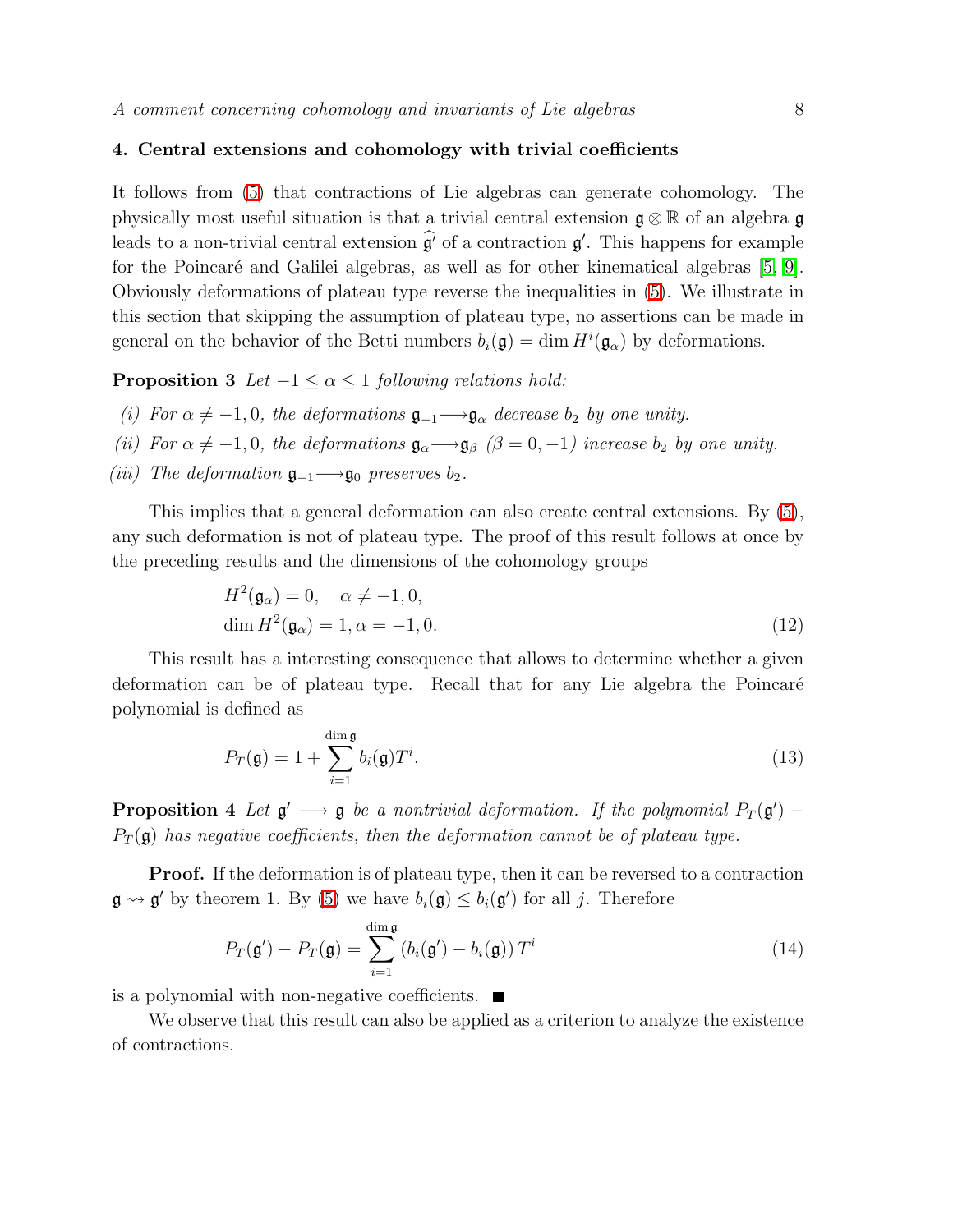### 5. Conclusions

We have seen that in general there is no possible comparison between the cohomology and the number of invariants for a deformation of Lie algebras, up to a special class (plateau type), which correspond exactly to invertible contractions. Specifically we have exhibited a family of Lie algebras which, with two exceptions, does only admit non-invertible deformations. These deformations can create invariants for the coadjoint representation, as well as deleting cohomology, contrary to the expected pattern for deformations. Additionally, these algebras do not deform onto a stable algebra, with the exception of  $\mathfrak{g}_{-1}$ , thus constitute a singular class of algebras in the variety of Lie algebra laws [\[8\]](#page-9-7). They moreover provide a certain geometrical insight for the nonexistence of contractions, since brackets deleted by deformations cannot be recovered by a limiting process.

Geometrically, the notion of non-plateau type deformations adds a new perspective to the non-stability of a system. While plateau deformations give rise to a contraction, thus offering the transition from one system to the other, non-plateau type deformations imply not only instability (like all deformations), but also non-reversibility of processes when subjected to infinitesimal changes. Consider for instance the Bianchi  $VII_h$ -type algebras (including  $VII_0$  type)

$$
[X_1, X_2] = hX_2 + X_3, \quad [X_1, X_3] = -X_2 + hX_3. \tag{15}
$$

<span id="page-8-0"></span>Making the appropriate changes of coordinates, the Bianchi metrics can be reduced to the following form

$$
ds^{2} = e^{-2hx_{3}} \left( a^{2}(t) (\cos x_{3} dx_{1} + \sin x_{3} dx_{2})^{2} + b^{2}(t) (\sin x_{3} dx_{1} - \cos x_{3} dx_{2})^{2} \right) + c^{2}(t) dx_{3}^{2} - dt^{2}.
$$
 (16)

We observe that  $\lim_{h\to 0} ds^2$  gives the metric

$$
ds^{2} = a^{2}(t)(\cos x_{3}dx_{1} + \sin x_{3}dx_{2})^{2} + b^{2}(t)(\sin x_{3}dx_{1} - \cos x_{3}dx_{2})^{2} + c^{2}(t)dx_{3}^{2} - dt^{2},
$$
 (17)

which actually coincides with the Bianchi metric for type  $VII_0$ . That is, the metrics of the corresponding models are related by a limiting process, although for no value  $h \neq 0$  $(15)$  contracts onto VII<sub>0</sub>. However, the latter deforms to any Bianchi VII<sub>h</sub> type by means of a deformation of non-plateau type. Thus introducing an infinitesimal parameter in  $VII_0$  leads to a non-equivalent model with quite different physical properties [\[16\]](#page-9-15). One of these is that this infinitesimal change in the parameter connects the flat and open Friedmann-Robertson-Walker models [\[17\]](#page-9-16), and that there is no possibility of recovering the flat model from the open one.

The existence of deformations of non-plateau type could therefore be of some use in physical models depending on some parameters, in order to analyze their sensitiveness to small changes (i.e. perturbations) of the model. These changes could be interpreted as an additional degree of instability of systems, opposed to stable systems associated to rigid (e.g. semisimple) Lie algebras.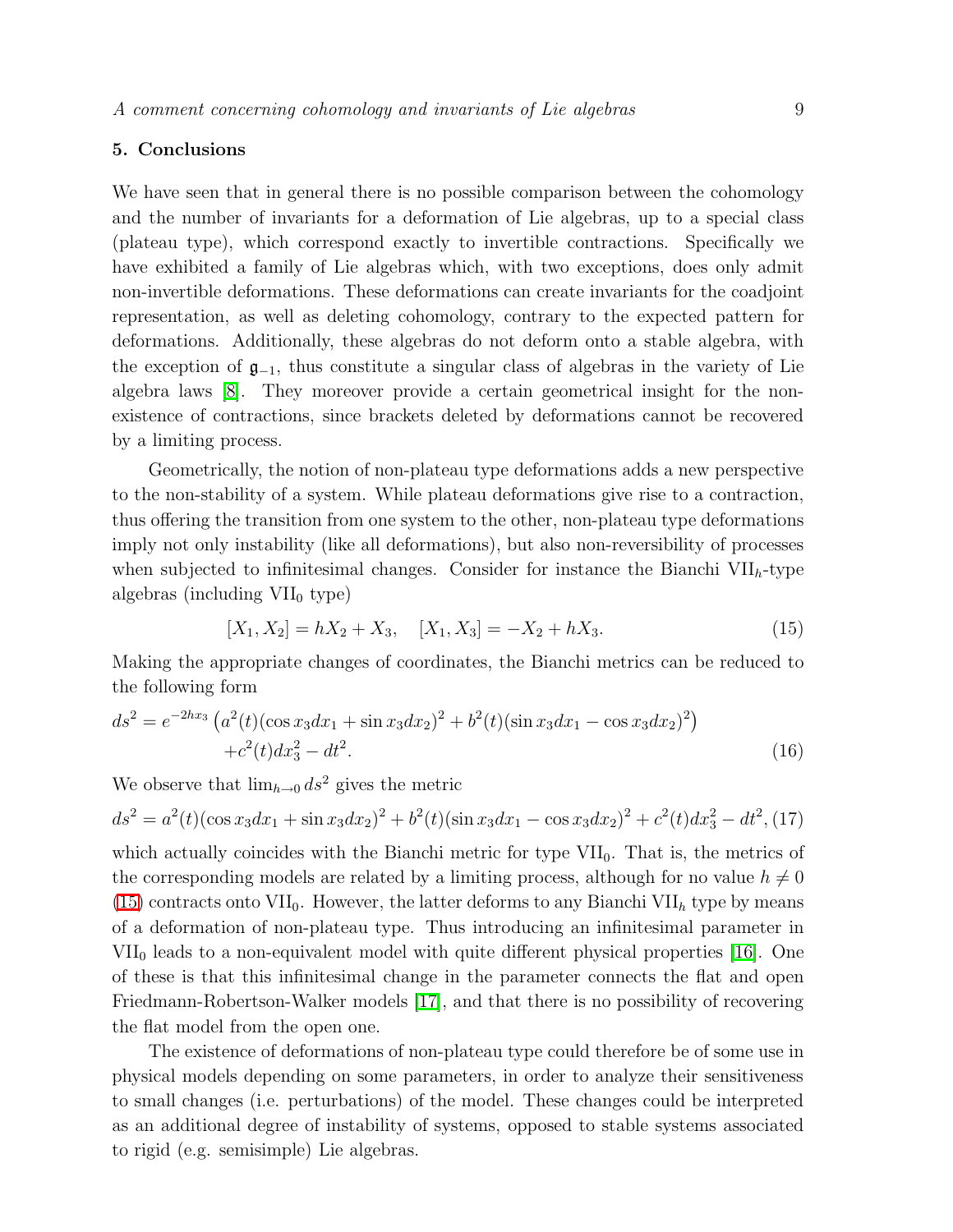| $\alpha$            | $\frac{1}{2}$<br>$\dim H^3(\mathfrak{g}_{\alpha}, \mathfrak{g}_{\alpha}) \mid \dim H^2(\mathfrak{g}_{\alpha}, \mathfrak{g}_{\alpha}) \mid \dim Der(\mathfrak{g}_{\alpha}) \mid \mathcal{N}(\mathfrak{g}_{\alpha})$ |  |
|---------------------|--------------------------------------------------------------------------------------------------------------------------------------------------------------------------------------------------------------------|--|
|                     |                                                                                                                                                                                                                    |  |
| $\alpha \neq \pm 1$ |                                                                                                                                                                                                                    |  |
|                     |                                                                                                                                                                                                                    |  |

**Table 1.** Adjoint cohomology of the family  $\mathcal F$ 

### Acknowledgement

The authors wishes to express his gratitude to J. A. de Azcárraga for reference [\[5\]](#page-9-4) and useful comments.

## <span id="page-9-1"></span><span id="page-9-0"></span>References

- [1] Vilela Mendes R 1994 *J. Phys. A: Math. Gen.* 27 8091
- <span id="page-9-2"></span>[2] Fadeev L D 1988 *Asia-Pacific Physics News* 3 21
- <span id="page-9-3"></span>[3] Amelino-Camendia G 2002 *Int. J. Mod. Phys. D* 11 35
- <span id="page-9-4"></span>[4] Chryssomalakos C, Okon E 2004 *Int. J. Mod. Phys. D* 13 1817
- <span id="page-9-5"></span>[5] de Azc´arraga J A, Izquierdo J M, Pic´on M and Varela O 2004 *Class.Quant.Grav.* 21 S1375
- <span id="page-9-6"></span>[6] Chaichian M, Presnajder P 2004 *Phys.Lett. A* 322 156
- <span id="page-9-7"></span>[7] Weimar-Woods E 2000 *Rev. Math. Phys.* 12 1505
- [8] Nijenhuis A, Richardson R W 1966 *Bull. Amer. Math. Soc.* 72 1
- [9] Bacry H, Levy-Leblond J M 1968 *J. Math. Phys.* 9 1305
- <span id="page-9-10"></span><span id="page-9-9"></span><span id="page-9-8"></span>[10] Campoamor-Stursberg R 2003 *Acta Physica Polonica B* 34 3901
- <span id="page-9-11"></span>[11] Turkowski P 1988 *J. Math. Phys.* 29 2139
- <span id="page-9-12"></span>[12] Cornwell J F 1984 Group Theory in Physics (New York: Academic)
- <span id="page-9-13"></span>[13] Racah G 1951 *Group Theory and Spectroscopy* (Princeton Univ. Press, N. J.)
- <span id="page-9-14"></span>[14] Campoamor-Stursberg R 2004 *Phys. Lett. A* 327 138
- <span id="page-9-15"></span>[15] Campoamor-Stursberg R 2006 *SIGMA* 2 p28
- <span id="page-9-16"></span>[16] Coley A, Hervik S 2005 *Class. Quantum. Grav.* 22 579
- <span id="page-9-17"></span>[17] Hervik S, van den Hoogen R J, Lim W C and Coley A A 2006 *Class. Quantum. Grav.* 23 845
- [18] de Azcárraga J A, Izquierdo J M 1995 Lie Groups, Lie Algebras, Cohomology and some Applications to Physics (Cambridge: Cambridge Univ. Press)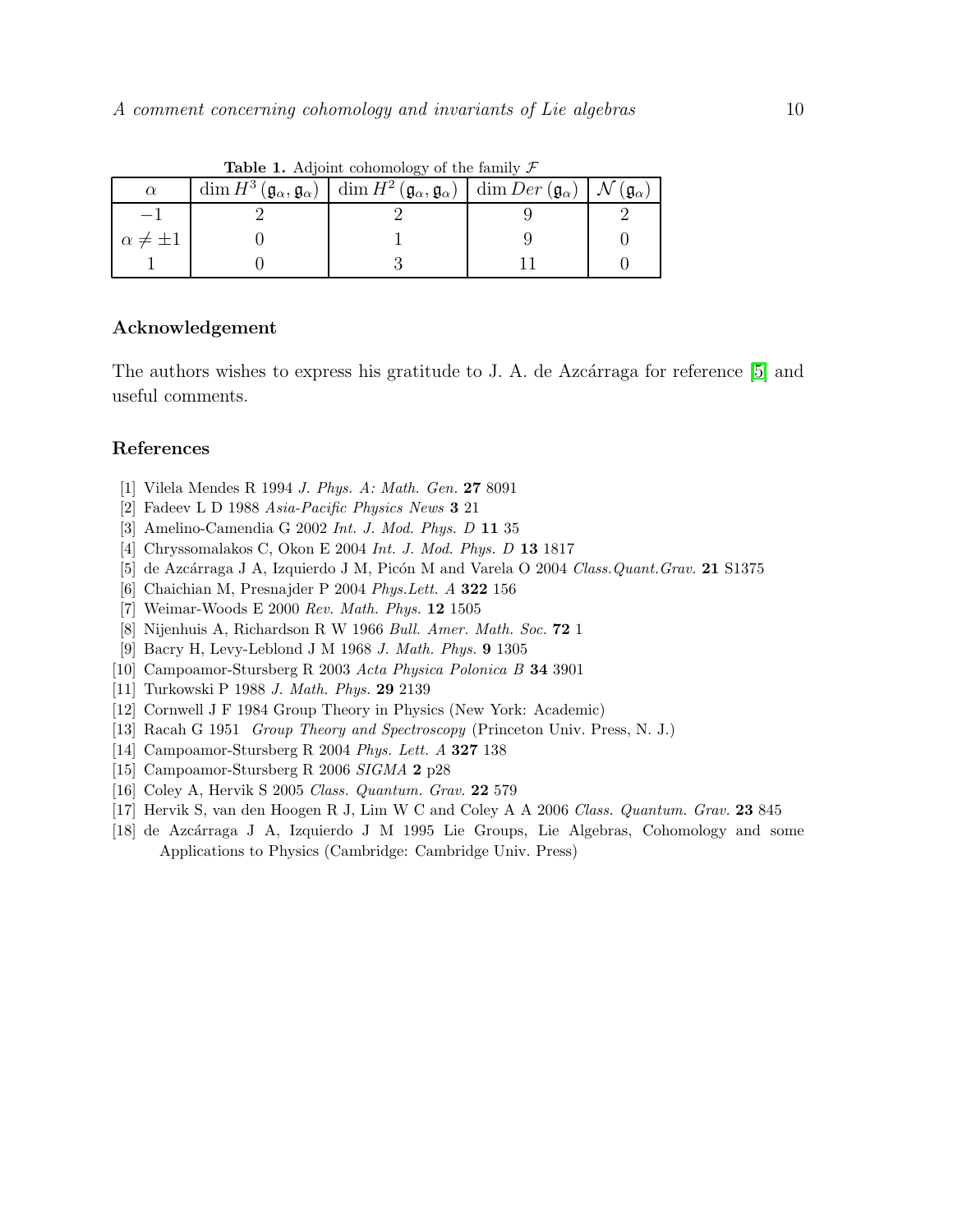### Appendix A. Cohomology of Lie algebras

Let  $\mathfrak g$  be a Lie algebra and V a representation of  $\mathfrak g$ . A p-dimensional cochain of  $\mathfrak g$  (with values in  $V$ ) is a *p*-linear skew-symmetric mapping

$$
\Phi: \mathfrak{g} \times \cdot^{(p)} \times \mathfrak{g} \longrightarrow V. \tag{A.1}
$$

A 0-cochain is by definition a constant function. We denote by  $C^p(\mathfrak{g}, V) =$  $Hom(\bigwedge^p \mathfrak{g}, V)$  the space of p-cochains. We can provide  $C^p(\mathfrak{g}, V)$  with the structure of a g-module structure by putting

$$
(X\Phi)(X_1, ..., X_p) = X.\Phi(X_1, ..., X_p) - \sum_{1 \le i \le p} \Phi(X_1, ..., [X, X_i], ..., X_p)
$$
(A.2)

for all  $X_1, ..., X_p \in \mathfrak{g}$ . The coboundary operator  $d_p : C^p(\mathfrak{g}, V) \longrightarrow C^{p+1}(\mathfrak{g}, V)$  is defined by

$$
d_p \Phi(X_1, ..., X_{p+1}) = \sum_{1 \le s \le p+1} (-1)^{s+1} (X_s. \Phi) \left(X_1, ..., \hat{X}_s, ..., X_{p+1}\right) + \sum_{1 \le s \le t \le p+1} (-1)^{s+t} \Phi\left([X_s, X_t], X_1, ..., \hat{X}_s, ..., \hat{X}_{t, ..., X_{p+1}}\right)
$$
(A.3)

By this definition,  $d_p(C^p(\mathfrak{g}, \mathfrak{g})) \subset C^{p+1}(\mathfrak{g}, \mathfrak{g}),$  and it can be verified that  $d_p \circ d_p = 0$ for all p. The space of p-cocycles is defined as  $Z^p(\mathfrak{g}, V) = \text{ker } d_p$ , and coboundaries by  $B^p(\mathfrak{g}, V) = \text{Im}d_p$ . The  $p^{th}$ -cohomology space with values in V is then defined by

$$
H^{p}(\mathfrak{g}, V) = Z^{p}(\mathfrak{g}, V) / B^{p}(\mathfrak{g}, V).
$$
 (A.4)

In particular, for any  $p \geq$  we have the following identity:

<span id="page-10-0"></span>
$$
\dim B^{p+1}(\mathfrak{g}, V) = \dim C^p(\mathfrak{g}, V) - \dim Z^p(\mathfrak{g}, V) = \dim V \left( \begin{array}{c} \dim \mathfrak{g} \\ p \end{array} \right) - \dim Z^p(\mathfrak{g}, V). \tag{A.5}
$$

Notation 1 *For the trivial module*  $V = \mathbb{R}$  *the notation for the cohomology spaces is*  $simply H<sup>p</sup>(**g**).$ 

We recall the interpretation of some cohomology groups of low order (see e.g. [\[18\]](#page-9-17) for further details):

- (i)  $H^0(\mathfrak{g}, \mathfrak{g}) = Z(\mathfrak{g})$  is the centre of  $\mathfrak{g}$ .
- (ii)  $H^1(\mathfrak{g}, \mathfrak{g}) = Der(\mathfrak{g})$  is the algebra of derivations.
- (iii) dim  $H^1(\mathfrak{g}) = \operatorname{codim}_{\mathfrak{g}} [\mathfrak{g}, \mathfrak{g}].$
- (iv)  $H^2(\mathfrak{g})$  is identified with the isomorphism classes of one dimensional central extensions of g.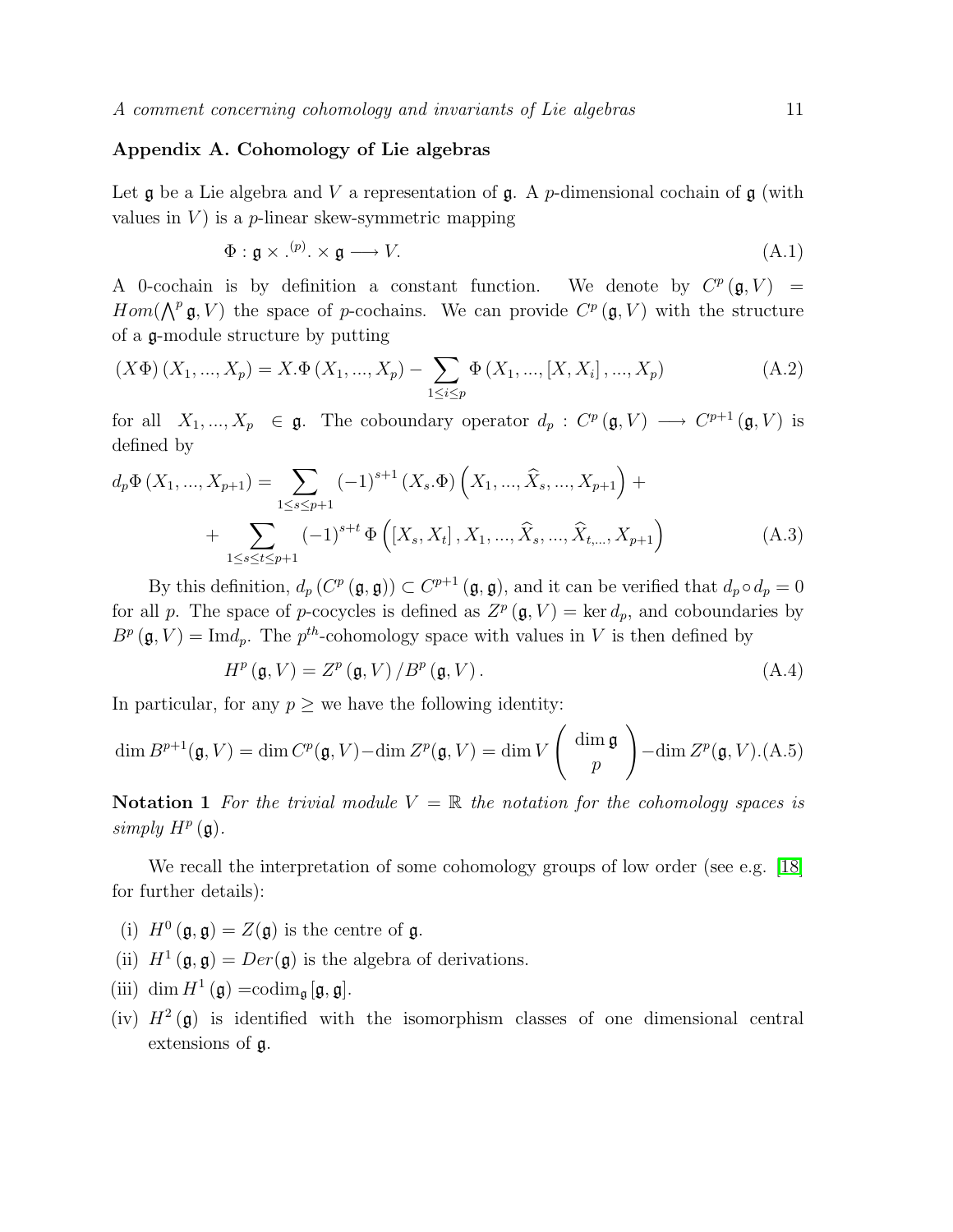## Appendix B. Proof of formula [\(5\)](#page-3-0)

**Proposition 5** Let  $\mathfrak{g} \rightsquigarrow \mathfrak{g}'$  be a contraction. Then following inequalities hold:

- (*i*) dim  $H^k(\mathfrak{g}, \mathbb{R}) \leq \dim H^k(\mathfrak{g}', \mathbb{R}), j \geq 0$
- (*ii*) dim  $H^k(\mathfrak{g}, \mathfrak{g}) \leq \dim H^k(\mathfrak{g}', \mathfrak{g}), j \geq 0.$

**Proof.** We prove the result for the De Rham cohomology, the argument being analogous for the adjoint cohomology. By Theorem 1, there exists a basis  $\{X_1, ..., X_n\}$ of **g** over which the contraction is given by the diagonal matrix  $T(\varepsilon)_{ij} = \delta_i^j$  $i^j \varepsilon^{n_j}$ , with  $n_j \in \mathbb{Z}$ . We compute the cohomology over the transformed basis  $\{X'_i = \varepsilon^{n_i} X_i\}$ . A basis of  $C^p(\mathfrak{g}, \mathbb{R})$  is clearly given by the elementary cochains

$$
\varphi_{i_1...i_p} \left( X'_{j_1}, ..., X'_{j_n} \right) = \delta_{i_1}^{j_1} ... \delta_{i_n}^{j_n}.
$$
\n(B.1)

Taking the dual basis  $\{\omega_1, ..., \omega_n\}$  of  $\{X'_1, ..., X'_n\}$ , the cocycle can be identified with the exterior form

$$
\varphi_{i_1 \dots i_p} = \omega_{i_1} \wedge \dots \wedge \omega_{i_p}.\tag{B.2}
$$

Thus an arbitrary p-cochain  $\varphi$  is given by a R-linear combination

$$
\varphi = \alpha^{i_1 \dots i_p} \omega_{i_1} \wedge \dots \wedge \omega_{i_p}.
$$

<span id="page-11-0"></span>The cocycle condition implies the nullity by the coboundary operator

$$
d\varphi = \alpha^{i_1 \dots i_p} d\left(\omega_{i_1} \wedge \dots \wedge \omega_{i_p}\right) = 0. \tag{B.3}
$$

Since we are working on the transformed basis, the Maurer-Cartan equations of  $\mathfrak g$  have the form:

$$
d\omega_k = \varepsilon^{n_i + n_j - n_k} C_{ij}^k \omega_i \wedge \omega_j.
$$
\n(B.4)

<span id="page-11-1"></span>Developing [\(B.3\)](#page-11-0) we obtain

$$
(-1)^{i_l-1} \alpha^{i_1 \dots i_p} \varepsilon^{n_{j_l} + n_{k_k} - n_{i_l}} C^{i_l}_{j_l k_l} \omega_{i_1} \wedge \dots \wedge \omega_{i_{l-1}} \wedge \omega_{j_l} \wedge \omega_{k_l} \wedge \omega_{i_{l+1}} \wedge \dots \wedge \omega_{i_p} = 0.
$$
 (B.5)

The latter equation is nothing but a linear system in the  $\alpha^{i_1...i_p}$  whose coefficients are of the type  $\varepsilon^{n_{j_l}+n_{k_k}-n_{i_l}} C_{j_l}^{i_l}$  $\frac{n_l}{j_l k_l}$ . These coefficients depend both on the structure tensor and the contraction parameter  $\epsilon$ . The coefficient matrix of [\(B.5\)](#page-11-1) will be denoted by  $A(\epsilon^{n_i})$ . It follows that  $Z^p(\mathfrak{g}, \mathbb{R})$  is given by the kernel of this system, thus

$$
\dim Z^{p}(\mathfrak{g}, V) = \left(\begin{array}{c} \dim \mathfrak{g} \\ p \end{array}\right) - \text{rank } A\left(\varepsilon^{n_{i}}\right). \tag{B.6}
$$

Observe that the coefficient matrix depends on  $\varepsilon^{n_i}$ . Thus taking the limit we have

$$
rank A\left(\varepsilon^{n_i}\right) \geq rank \left(\lim_{\varepsilon \to 0} A\left(\varepsilon^{n_i}\right)\right). \tag{B.7}
$$

But  $B := (\lim_{\epsilon \to 0} A(\epsilon^{n_i}))$  is the coefficient matrix we obtain computing the cohomology after the contraction, thus we get

$$
\left(\begin{array}{c}\dim \mathfrak{g} \\ p\end{array}\right) - \operatorname{rank}\left(\lim_{\epsilon \to 0} A\left(\epsilon^{n_i}\right)\right) = \dim Z^p\left(\mathfrak{g}', \mathbb{R}\right). \tag{B.8}
$$